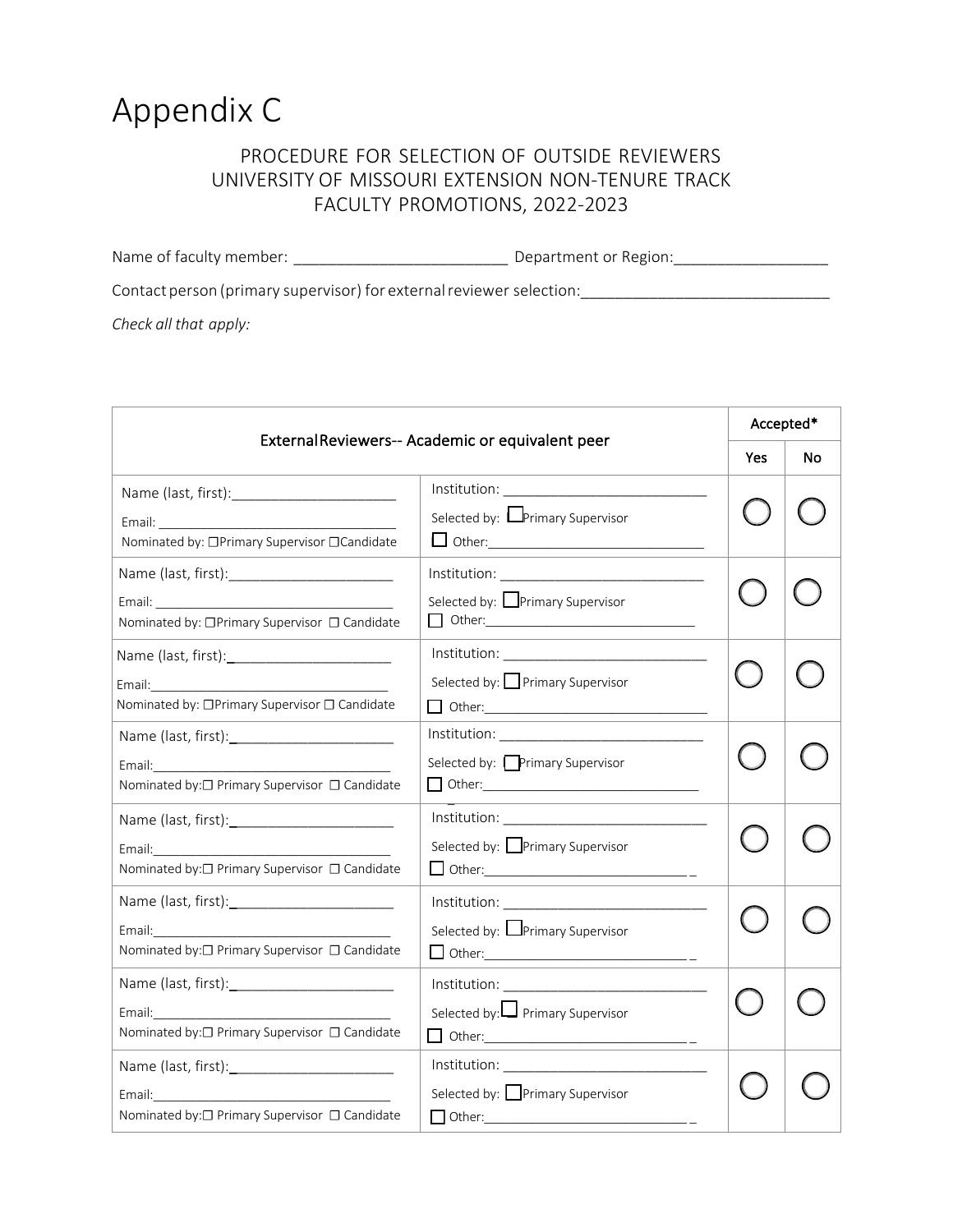APPENDIX C

| External Reviewers--Partner/Collaborator/Stakeholders                                                                                                                                                                                                                           |                                                             | Accepted* |           |
|---------------------------------------------------------------------------------------------------------------------------------------------------------------------------------------------------------------------------------------------------------------------------------|-------------------------------------------------------------|-----------|-----------|
|                                                                                                                                                                                                                                                                                 |                                                             | Yes       | <b>No</b> |
|                                                                                                                                                                                                                                                                                 | Role: □ Partner □ Collaborator □ Stakeholder                |           |           |
| Nominated by:□ Primary Supervisor □ Candidate                                                                                                                                                                                                                                   |                                                             |           |           |
|                                                                                                                                                                                                                                                                                 | Role: $\Box$ Partner $\Box$ Collaborator $\Box$ Stakeholder |           |           |
| Nominated by:□ Primary Supervisor □ Candidate                                                                                                                                                                                                                                   |                                                             |           |           |
|                                                                                                                                                                                                                                                                                 | Role: $\Box$ Partner $\Box$ Collaborator $\Box$ Stakeholder |           |           |
| Nominated by:□ Primary Supervisor □ Candidate                                                                                                                                                                                                                                   |                                                             |           |           |
|                                                                                                                                                                                                                                                                                 | Role: □ Partner □ Collaborator □ Stakeholder                |           |           |
| Email: Email: Email: Email: Email: Email: Email: Email: Email: Email: Email: Email: Email: Email: Email: Email: Email: Email: Email: Email: Email: Email: Email: Email: Email: Email: Email: Email: Email: Email: Email: Email<br>Nominated by:□ Primary Supervisor □ Candidate |                                                             |           |           |
|                                                                                                                                                                                                                                                                                 | Role: $\Box$ Partner $\Box$ Collaborator $\Box$ Stakeholder |           |           |
|                                                                                                                                                                                                                                                                                 |                                                             |           |           |
| Nominated by:□ Primary Supervisor □ Candidate                                                                                                                                                                                                                                   |                                                             |           |           |
|                                                                                                                                                                                                                                                                                 |                                                             |           |           |
|                                                                                                                                                                                                                                                                                 |                                                             | Accepted* |           |
| Colleague Reviewers (within UM System)                                                                                                                                                                                                                                          |                                                             | Yes       | No        |
|                                                                                                                                                                                                                                                                                 |                                                             |           |           |
| Nominated by: Primary Supervisor Candidate                                                                                                                                                                                                                                      |                                                             |           |           |
|                                                                                                                                                                                                                                                                                 |                                                             |           |           |
| Email:<br>Nominated by: Primary Supervisor Candidate                                                                                                                                                                                                                            |                                                             |           |           |
|                                                                                                                                                                                                                                                                                 |                                                             |           |           |
| Email:<br>Nominated by: Primary Supervisor D Candidate                                                                                                                                                                                                                          |                                                             |           |           |
|                                                                                                                                                                                                                                                                                 |                                                             |           |           |
| Email:<br>Nominated by: Primary Supervisor   Candidate                                                                                                                                                                                                                          |                                                             |           |           |
|                                                                                                                                                                                                                                                                                 |                                                             |           |           |